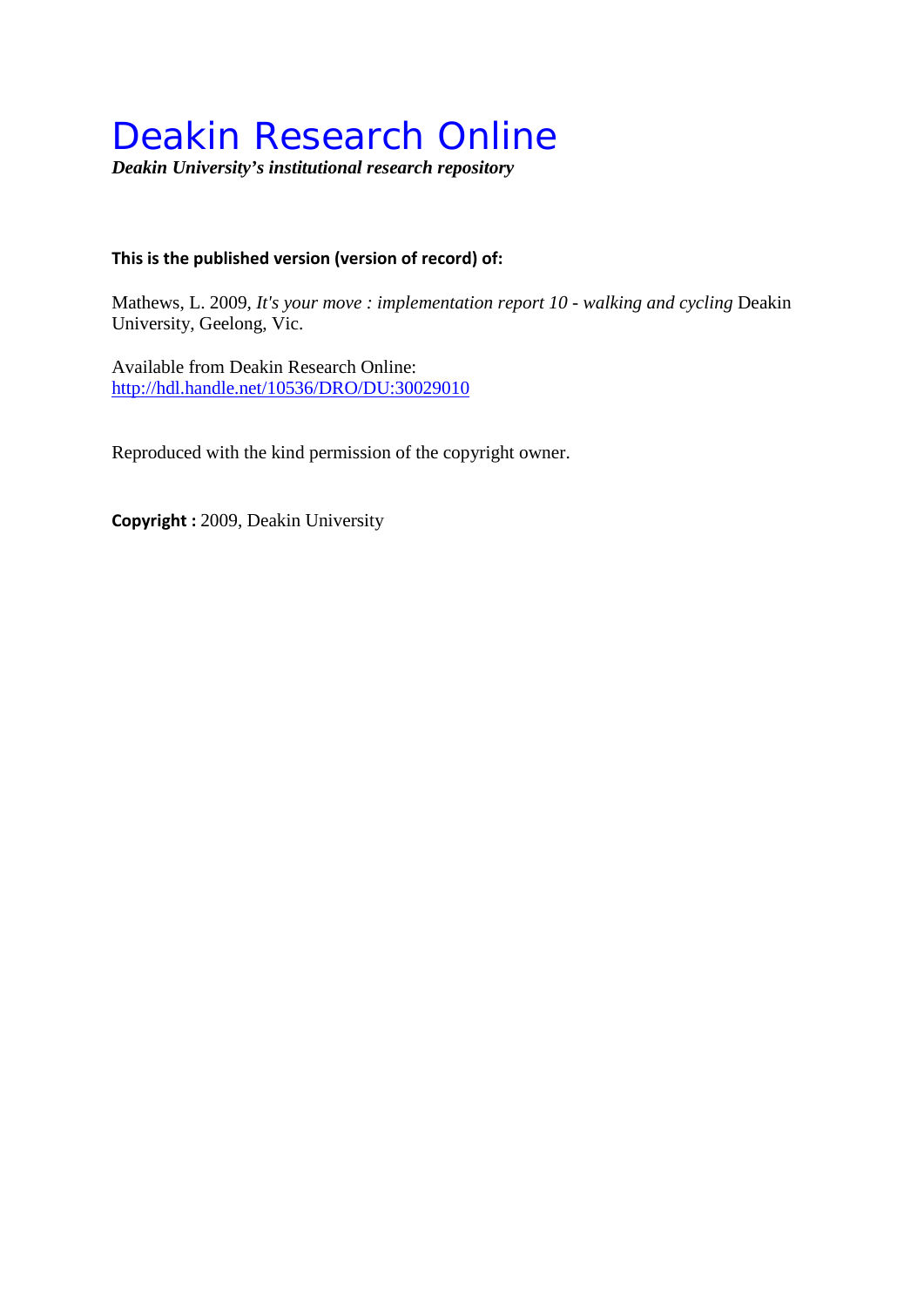

# **It's Your Move!**

East Geelong / Bellarine Youth Project

Promoting Healthy Eating and Physical Activity

**Implementation Report 10 – Walking and Cycling** 

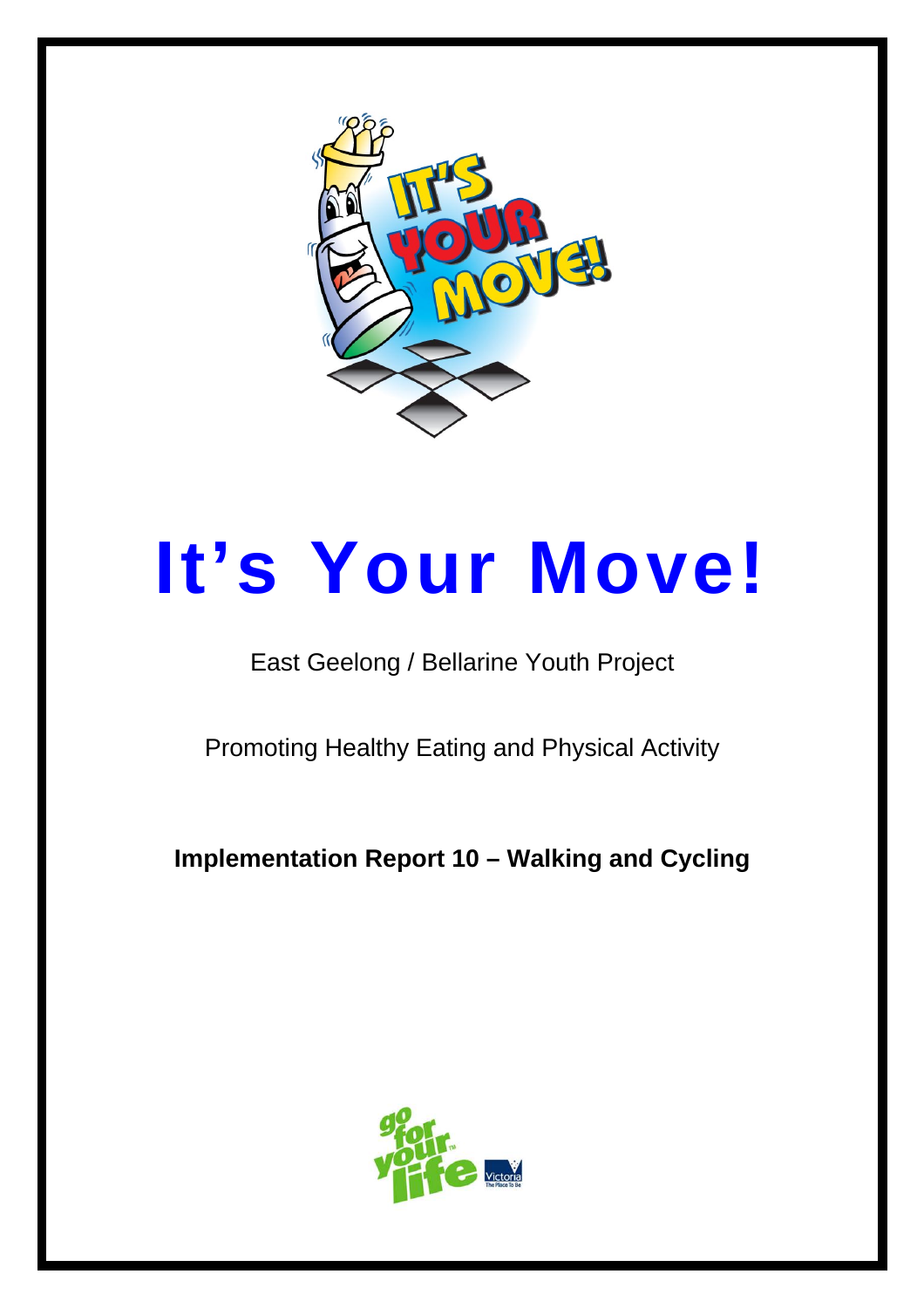Copyright protects this publication.

This report was produced for the **It's Your Move!** Project.

Mathews, L. (2009) It's Your Move! Implementation Report 10 – Walking and Cycling. WHO Collaborating Centre for Obesity Prevention and Related Research and Training, Deakin University, Geelong.



IYM Implementation Report 10 Walking and Cycling 2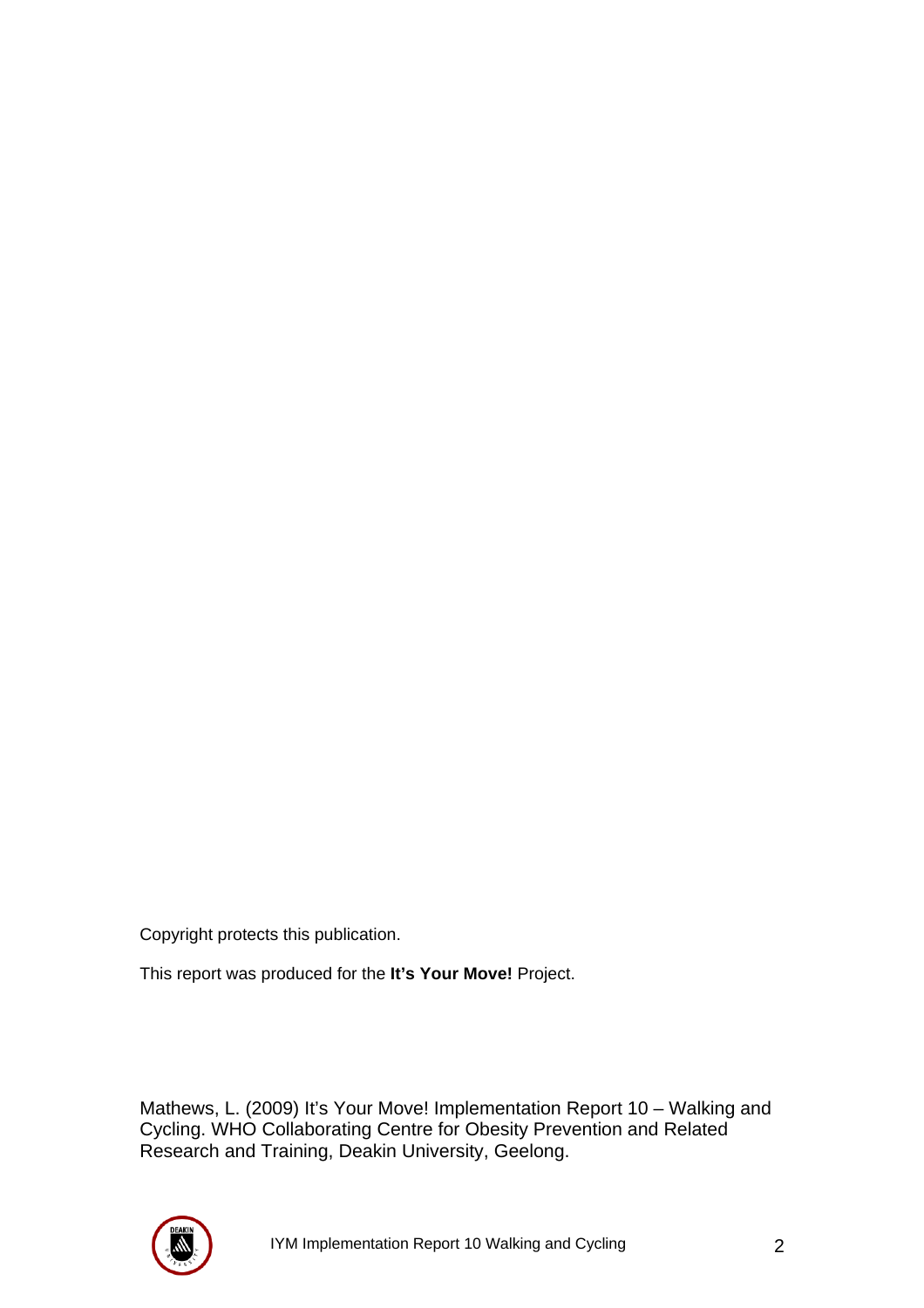# <span id="page-3-0"></span>**Acknowledgments**

The ongoing efforts and support of the following persons are acknowledged:

#### *It's Your Move!* **Schools**

Lauren Reading, Sue Blackett (Bellarine Secondary College) Kerryn Fearnsides (Christian College at Bellarine) Christine Green, Kate Meadows, Sonia Kinsey, Kathy Grogan and Anthony Truscott (Geelong High School) Lee Denny, Kirsty Licheni (Newcomb Secondary College) Lyndal Taylor (Saint Ignatius College)

The Principals, teachers and staff at each school. The *It's Your Move!* Student Ambassadors.

#### **Deakin University Support and Evaluation Team WHO Collaborating Centre for Obesity Prevention and Related Research and Training**

Annie Simmons Narelle Robertson Mary Malakellis Dr Peter Kremer Dr Andrea Sanigorski Professor Boyd Swinburn

Dr Marj Moodie (Public Health Research, Evaluation and Policy Cluster)

Other researchers and students from the WHO Collaborating Centre for Obesity Prevention and Related Research and Training; and the Public Health Research, Evaluation and Policy Cluster at Deakin University.

A special thanks to Narelle Robertson, Annie Simmons and Professor Boyd Swinburn for their writing and editorial contributions.

This project has been funded by the Victorian Department of Human Services as part of the Victorian 'Go for your life' Healthy Eating and Physical Activity initiative, in conjunction with VicHealth and the National Health and Medical Research Council

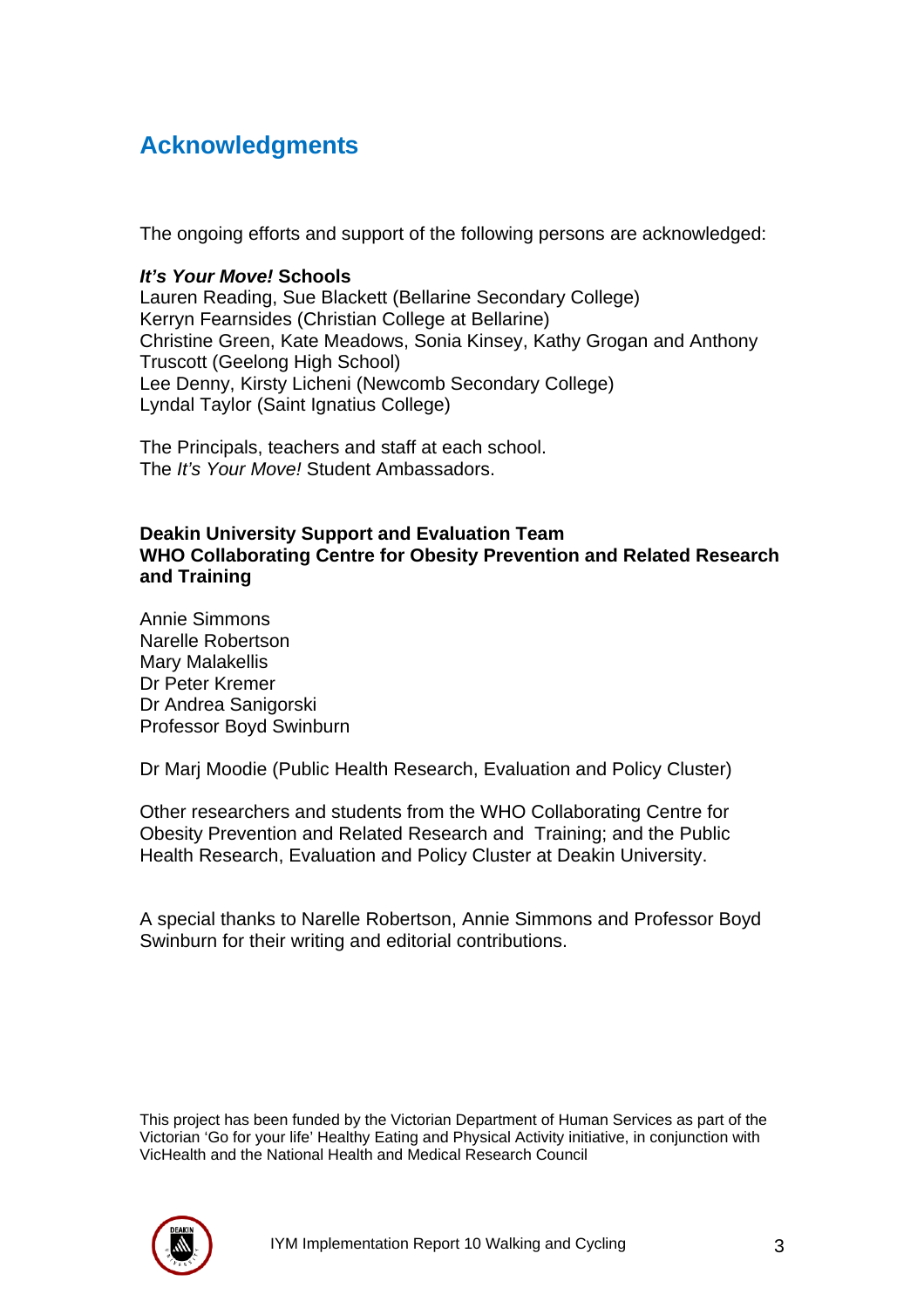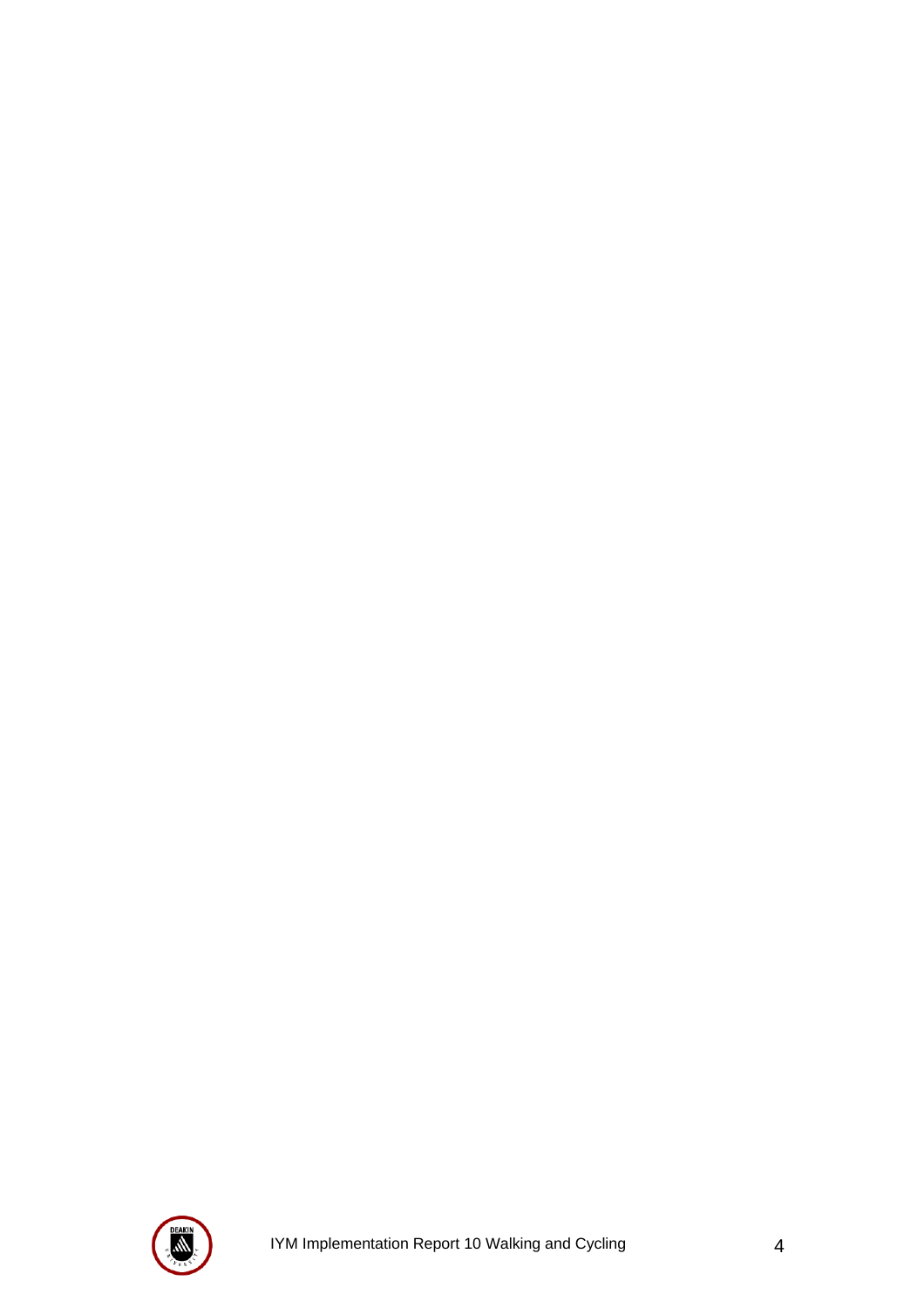# **Contents**

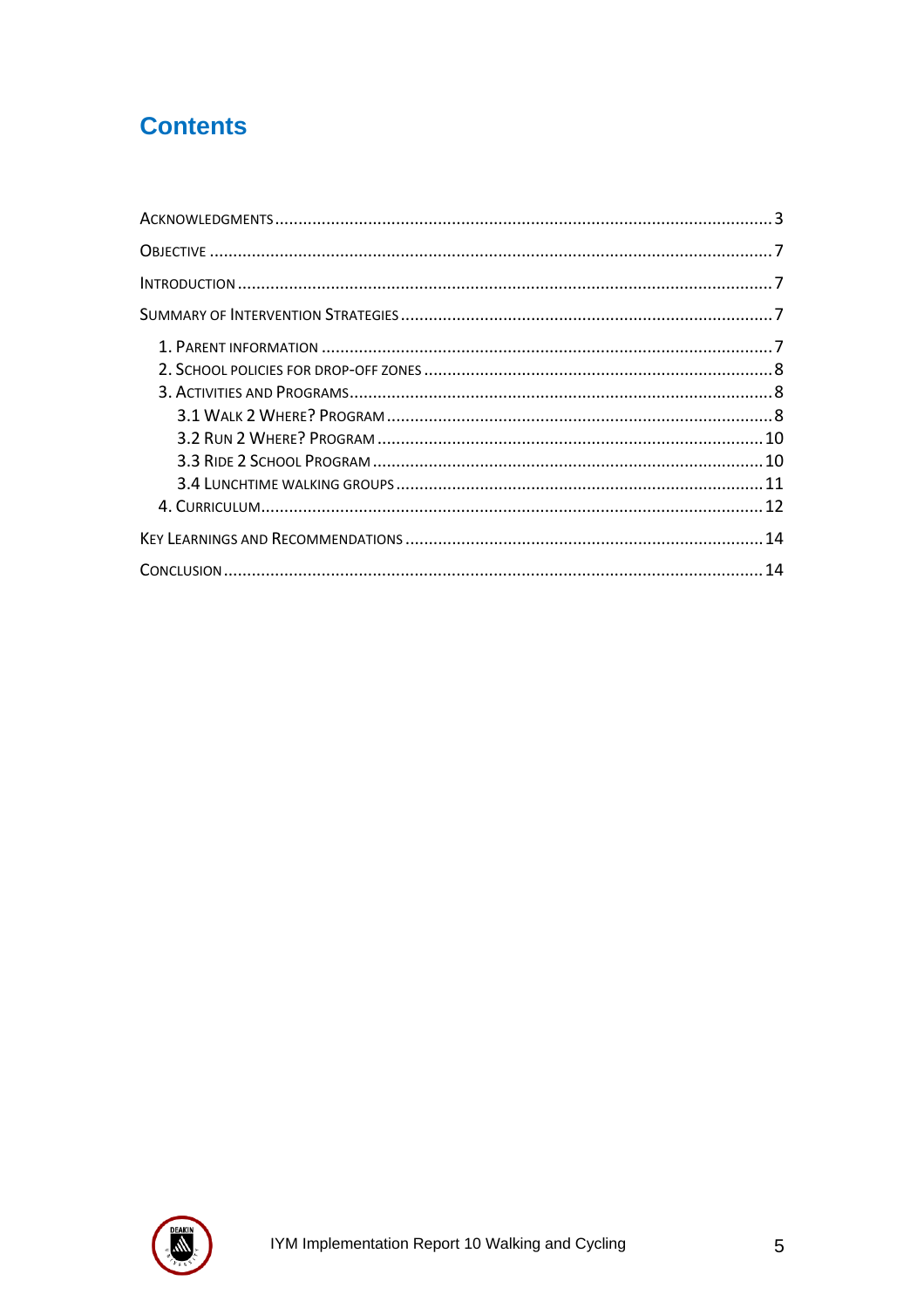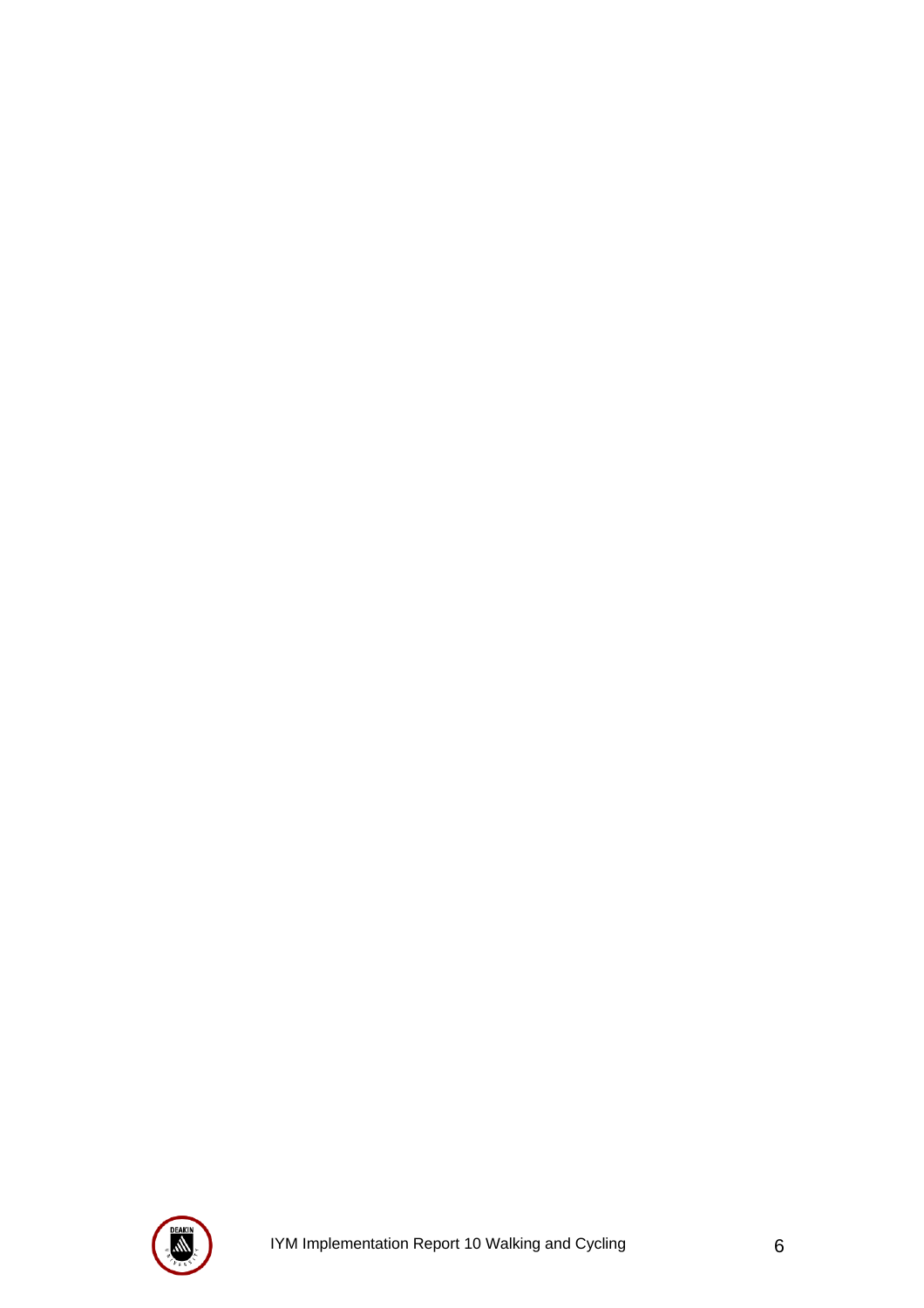# <span id="page-7-0"></span>**Objective**

*To significantly increase active transport to and from school.*

# **Introduction**

In 2005, over 3,000 adolescents across the Barwon-South Western region of Victoria completed a knowledge, attitude and behavioural survey. It contained questions about nutrition, physical activity and body image. Schools also completed a School Environmental Audit that assessed indicators of curriculum, policies, canteens, indoor and outdoor facilities, and staff perceptions of healthy eating and physical activity within their school. The baseline data (2005) relating to the walking and cycling objective of the action plan showed:

- 48% of students did not walk or bicycle to and from school on any school day
- 43% of students said it takes them less than 15 minutes to walk or bicycle to school
- 83% of students said that it would take them more than 30 minutes to walk to school

Three of the five intervention schools have a high proportion (~90%) of students using transport (e.g. school bus service) to get to and from school, therefore parts of the strategies to achieve this objective were not relevant to these schools.

The purpose of this report is to provide an overview of the strategies used towards achieving the walking and cycling objective of the action plan within the five intervention schools. Intervention activities are outlined in the project's action plan (see Implementation Report 2 – Action Plan) and were typically developed collaboratively between the Project Coordinator, School Project Officers, Ambassadors, staff and Principals. Baseline data helped to inform the interventions.

# **Summary of Intervention Strategies**

# *1. Parent information*

Information pertaining to walking and cycling was often included in school newsletters written by the School Project Officers (see Implementation Report 4 – Social Marketing).

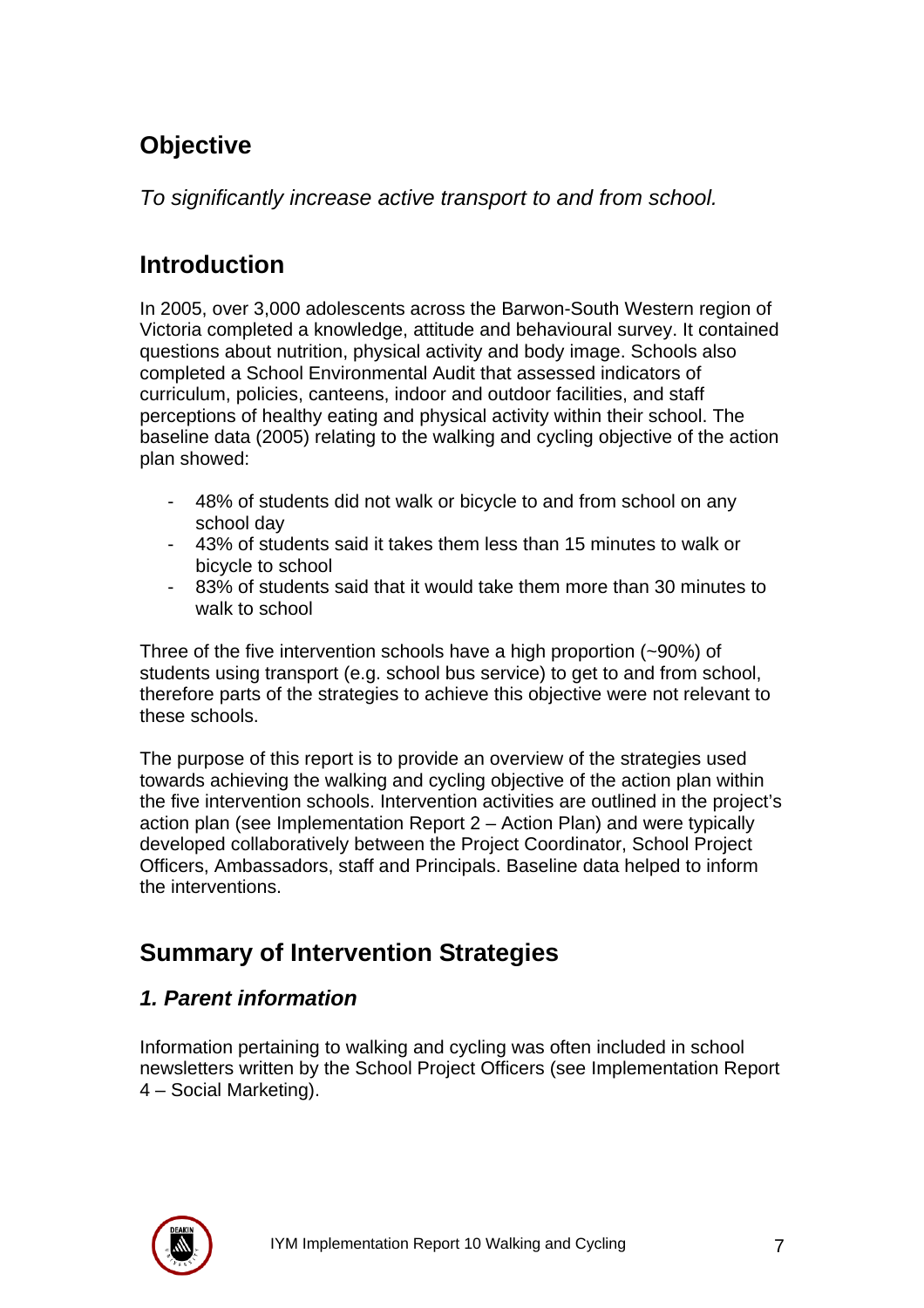## <span id="page-8-0"></span>*2. School policies for drop-off zones*

This strategy was not addressed where schools already had designated policies for drop-off zones that were in place prior to the commencement of the project.

However, one such school with a policy (Saint Ignatius College) did attempt to make changes. The School Project Officer negotiated with the bus driver to drop students within walking distance to the school. Unfortunately a number of concerns arose: students complained about carrying their heavy school bag the additional distance (e.g. a student's bag usually includes: books, sports uniforms and music instruments etc), duty of care while walking (whose was it?) and the additional time it took to walk the extra distance. After a few weeks the school went back to the original route and plan.

## *3. Activities and Programs*

#### 3.1 Walk 2 Where? Program

In 2005, the School Project Officer at Geelong High School approached the teacher of their 'Real Gorgeous' class (an optional body image class taken by female students) to ascertain the possibility for students to complete their semester project on one of the objectives of the *It's Your Move!* action plan. They brainstormed a number of ideas and eventually chose to develop a whole school walking program, in line with the walking and cycling objective.

Over the course of the term, the female students in collaboration with their teacher developed a list of activities and tasks to be completed over the term to implement the program. Items that required organising included:

- designing a logo
- designing a template for fact sheets, newsletters, posters etc
- designing and producing T–shirts: design, costing, printing, collecting money for the t-shirts
- producing fact sheets: information for students bulletin, staff presentation, school assembly, and home group distribution
- information relating to the benefits of walking eg. physical, emotional,
- mental, behavioural, social
- development of walking tracks: safety considerations, time, distance, supervision
- preparation of a recording sheet for Home Groups to monitor progress
- instructions for Home Group teachers to pick a national capital city (it's distance) to walk to
- prepare a launch: music and a presentation including a guest speaker
- meetings with the Principal and Assistant Principal to discuss the program aims, objectives and ultimate achievement

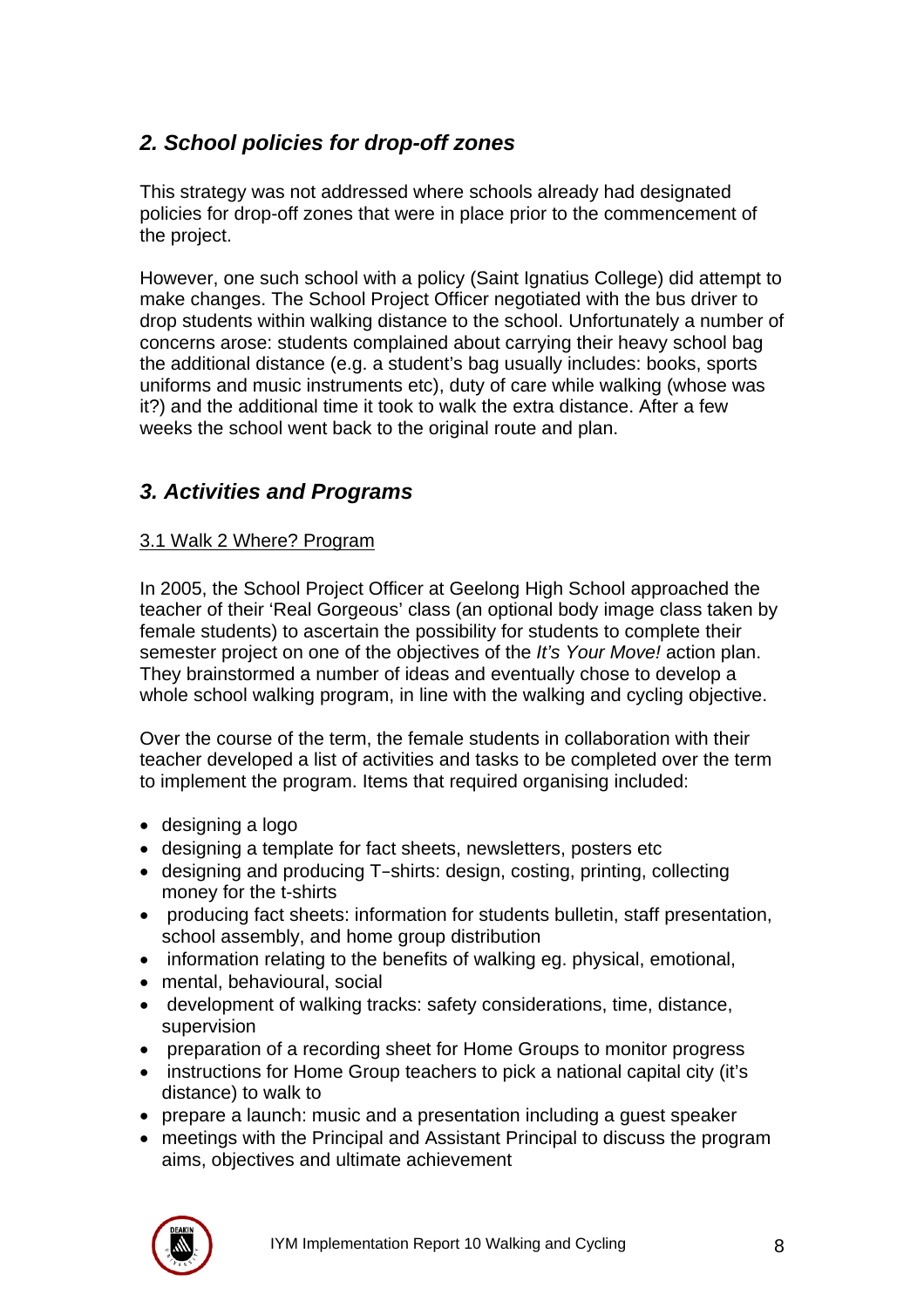- presentation at staff meeting to generate support and motivation for the program
- preparing information for the school newsletter
- organising the presentation for assembly expectation of the staff and seating arrangements
- arranging announcements to be used upon commencement of the program
- conducting the launch
- evaluation of the launch
- planning for 2006

During Term 4 2005, students from the 'Real Gorgeous' class presented the 'Walk 2 Where?' concept to teachers. The students gave insight into the program providing an outline of how each home group would be presented with a folder of walks that could be conducted in the surrounding areas of the school e.g. the Botanic Gardens and Eastern Beach. Staff asked the students a series of questions about safety, timing, duration and overall expectations. The students responded by saying: that the home group teacher would be responsible for their group, walks would be about 2-3km in length (take about 30-40 minutes to complete), conducted during Term 2, 2006 and that there was a commitment to doing the program for the term. At the end of the presentation staff was asked to demonstrate a show of hands for the program to go ahead, with a majority of the teachers supporting it.

In 2006, a new group of girls in the 'Real Gorgeous' class took over the organisation and implementation of the 'Walk 2 Where? program. They continued to follow the plans that were developed by the previous class, including organising the launch at a school assembly. Before the launch, the students linked up with the Ambassadors to develop a video (using Movie Maker) to present at the launch to encourage the staff and students to get involved. This video engaged students with its creative content and music which featured the school students.

At the beginning of Term 2, a school assembly was organised by the students to launch the 'Walk 2 Where?' program. As the Home Group teachers entered the hall, they were issued with the folder of instructions and walks that their home group could choose from. The students then presented the 'Walk 2 Where?' video, with two Ambassadors and two of the 'Real Gorgeous' students promoting the program by encouraging everyone to get involved and have fun. At the end of assembly, the program was launched and immediately during Home Group time (55 minutes) all classes went for a walk. (approximately 1,000 students and staff).

Over the course of the school term, a number of classes continued to use their Home Group time for the program. Some classes however revert back to using the time for students to catch up with their work.

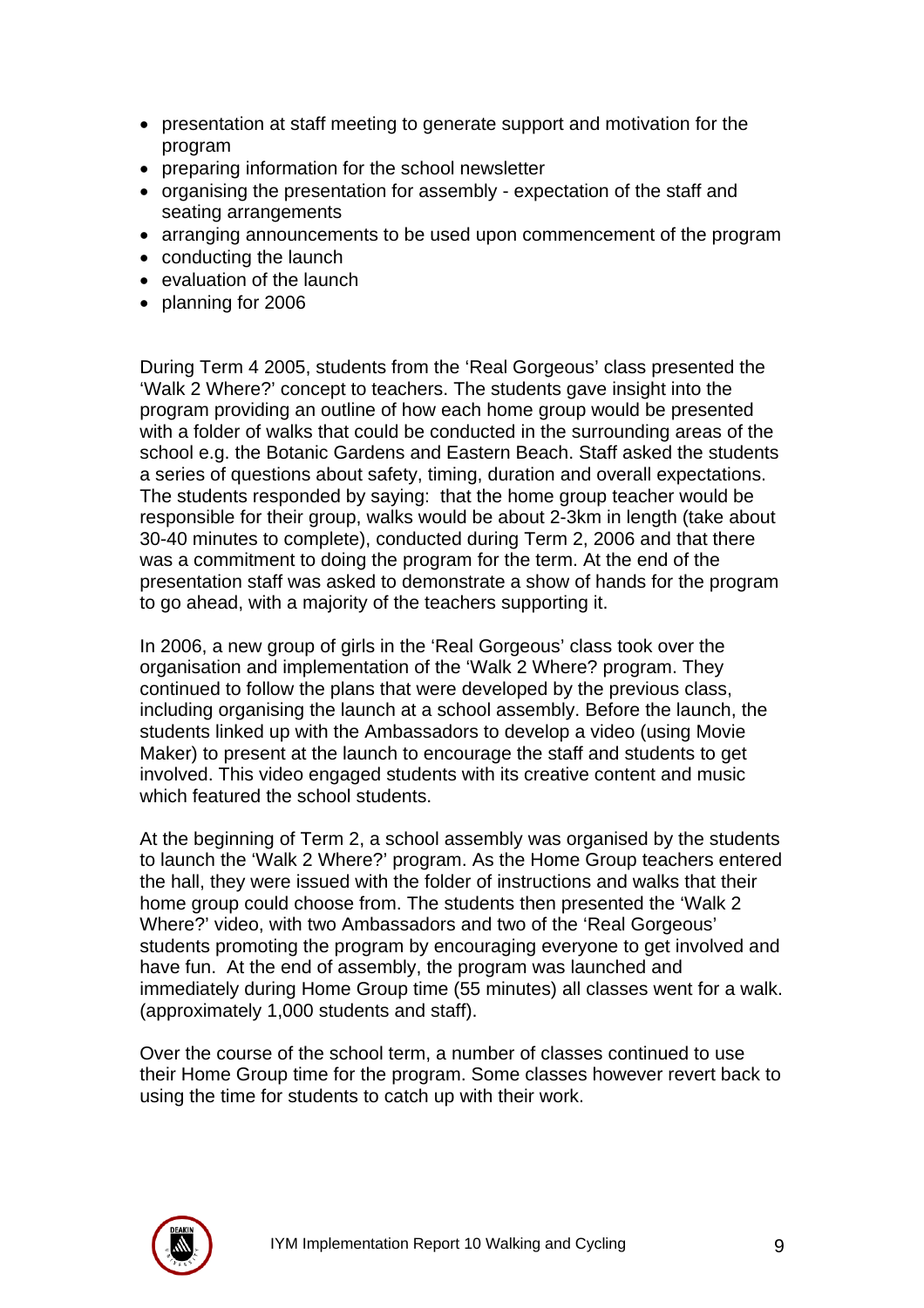## <span id="page-10-0"></span>3.2 Run 2 Where? Program

The 'Walk 2 Where?' program inspired the development of a running group for students. Inspired by Walk 2 Where?, a teacher at the same school saw the opportunity to develop Run 2 Where? to enlist those students who would be interested in running the various routes. Like Walk 2 Where?, the running program was conducted during Home Group time, but moved to lunchtime when the 'Walk 2 Where?' program lost momentum.

The teacher made a few modifications to the program to encourage a range of students to be involved. These included the development of a handicap based on ability. Those on a higher handicap started first which ensured students all crossed finished at a similar time. Each student was given their time, which was recorded on an Microsoft Excel spreadsheet. At the end of the week, the teacher tabulated their improvements based on their times and ranked them. Those with the most improvement were placed on the 'Run 2 Where?' noticeboard.

From 2006 to 2008, the Run 2 Where? program continued twice a week, with up to 30 students and a small number of staff (usually about 4) regularly participating in the program. Students that completed 50, 100, 150 and 200 runs were awarded a certificate or a badge to recognise their efforts.

Overall, the teacher who has organised the 'Run 2 Where?' program has stated that his involvement in this program has added to his overall enjoyment of teaching and that he looks forward to getting out and running with the students.

### 3.3 Ride 2 School Program

The Ride 2 School program was an initiative developed by Bicycle Victoria in conjunction with 'Go for your life' to increase the number of students riding to and from school ([www.bv.com.au](http://www.bv.com.au/) ).

In 2006, Newcomb Secondary obtained an information pack, along with an application to pilot the program in secondary schools. The School Project Officer applied and was accepted to be one of the schools that would be part of the evaluation of this program. The evaluation involved students being given a 'passport', which required the School Project Officer to verify with a stamp when students rode to school. In practice, stamping the 'passport' was somewhat problematic as some of the students did not arrive on time to have their page stamped. These students often sought out the School Project Officer in her morning classes. Staff completed a survey at least once a month about their riding patterns.

In 2006, there were two Ride 2 School Days. Based on the level of participation, the school was recognised as having one of the highest levels of cyclists (70 students and 10 staff) in the program and was awarded a mountain bike in recognition of their efforts. In 2007 and 2008, a further four

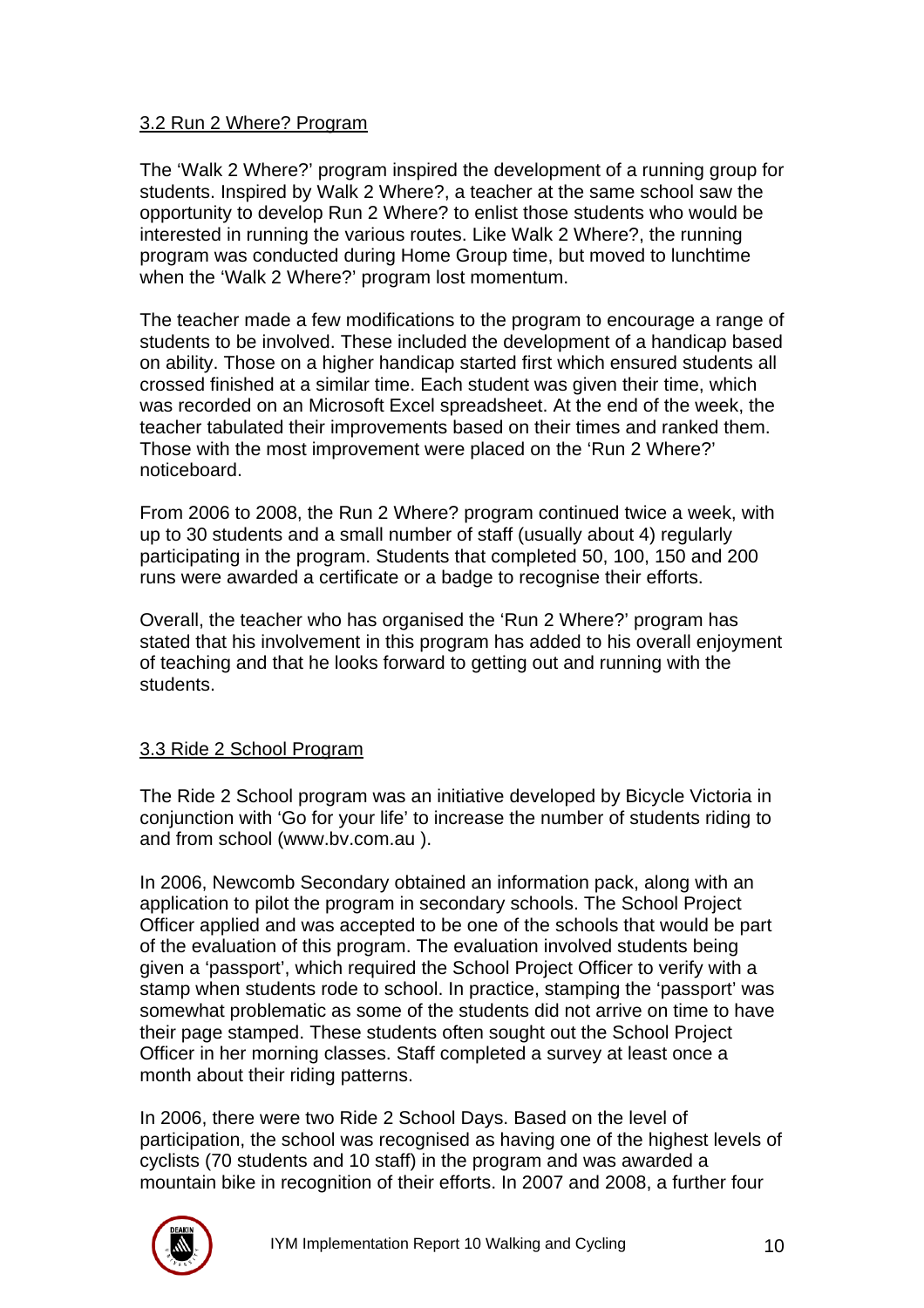<span id="page-11-0"></span>Ride 2 School Days were conducted, with the Ambassadors providing a healthy breakfast for the cyclists after their ride.

As a result of the school's involvement in this program, they were made aware of funding, available to schools, to improve bicycle facilities. The School Project Officer along with members of staff submitted a grant for \$4,500 for a new bicycle shed through Bicycle Victoria and 'Go for your life'. Successfully obtaining this grant, the school built a covered area with improved security for staff and students to store their bikes. Once this facility was built, staff and students reported an increased level of confidence in storing their bikes during school hours. Unfortunately, there has been no long term increase in the number of students riding to school.

#### 3.4 Lunchtime walking groups

#### *Case Study # 1*

In 2005, Saint Ignatius College was one of the first schools to complete baseline data collection. Eager to commence their interventions, the School Project Officer offered staff and students the opportunity to participate in walks around surrounding areas of the school at lunchtime.

Initially, the School Project Officer, along with two other staff supervised 15-20 students on a walk once a week which took approximately 50 minutes to complete. This level of involvement and participation continued until the end of the term, a duration of 12 weeks.

Based on this activity, the School Project Officer reported that there were a number of issues in relation to walking groups. First, the walking groups relied on teachers giving up their time to supervise students outside of the school grounds during lunchtime. Second, it took all lunchtime to complete the route since there were limited places that they could walk. The group was limited to a set track and often experienced issues with traffic and wildlife (particularly snakes). The walking group continued in sporadic bursts, but depended on the School Project Officer to organise and promote. Due to the intensity required to organise the program and the aforementioned issues it proved to be unsustainable.

### *Case Study # 2*

In Term 2 of 2007, the School Project Officer and Welfare Officers at Newcomb Secondary College conducted walking groups for a small group of students that were regularly seeking counselling during lunchtimes. Over the course of the term, up to 20 students and two staff walked for 30-40 minutes around the block of the school.

In Term 3, the walking groups faded as poor weather, interruptions to the school program and additional responsibilities were being asked of the

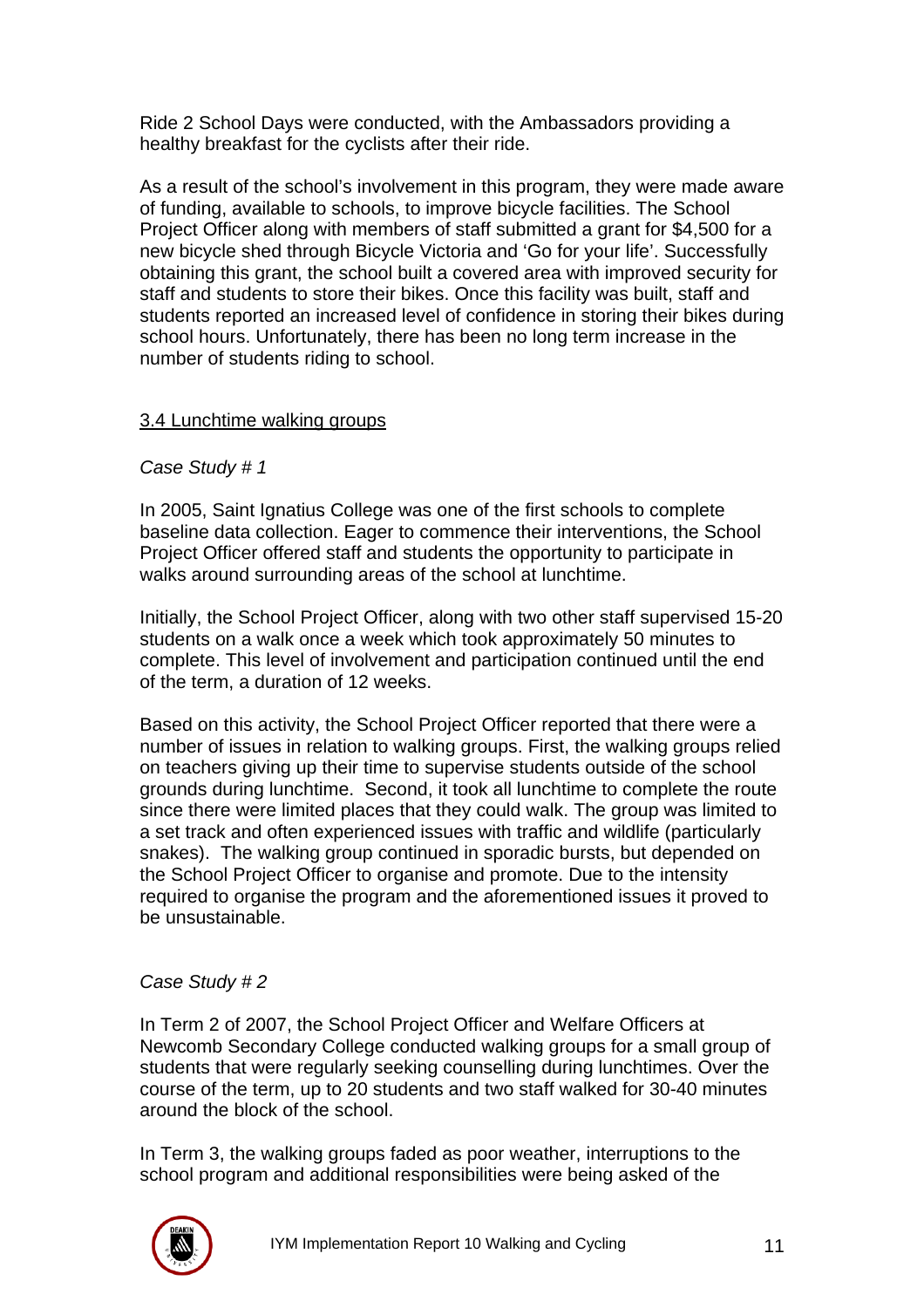<span id="page-12-0"></span>teachers. It was suggested by the School Project Officer that walking groups and programs be integrated into the Physical Education program – using the pedometers provided by Leisure Networks and PACE Advertising with the 10,000 Steps Adolescent Program (see next section). The Health and Physical Education (HAPE) Coordinator agreed and has since made them available to other HAPE teachers.

## *4. Curriculum*

### The 10,000 steps curriculum package

The overall aim of this project was to develop a 10, 000 Steps curriculum package to be used by schools (Years 7-10) that linked with the Victorian Essential Learning Standards (VELS) framework and that could be applied to other secondary school settings across the region.

As an extension to the [1](#page-12-1)0,000 Steps Barwon<sup>1</sup> project, Leisure Networks and the Barwon Primary Care Forum undertook the development of a 10,000 Steps Curriculum Development Project titled Take the Next Step'. This was piloted in the five schools. The Project Coordinator for It's Your Move! took the lead on developing the 10,000 steps curriculum package. This project was funded by the 'Go for your life' Community Walking Grants Program, which aims to encourage participation in one of the most accessible forms of physical activity, i.e. walking.

The 'Go for your life' Walking Grant and the 'Take the Next Step' project had the following aims:

- 1. develop and produce a 10,000 Steps Curriculum package that fits the Victorian Essential Learning Standards Framework for use in secondary schools (Years 7-10),
- 2. develop a secondary schools curriculum package to a level for wider dissemination,
- 3. develop and deliver a pilot a training module to support teachers from selected schools in the Barwon-South Western region to pilot the 10,000 Steps curriculum package,
- 4. develop a training module to a level for wider dissemination,
- 5. create units of work or curriculum resources that can be applied across a range of subject areas (e.g. Maths, Health, Science and Physical Education), and
- 6. appropriately evaluate the impact of the project.

<sup>1</sup> 10,000 Steps Barwon is a regionally coordinated health promotion project operating in partnership with the Barwon Primary Care Partnership that has brought together a diverse range of partners from local government, health, community-based organisations, university researchers, private business groups and the sport and recreation sector.



<span id="page-12-1"></span> $\overline{a}$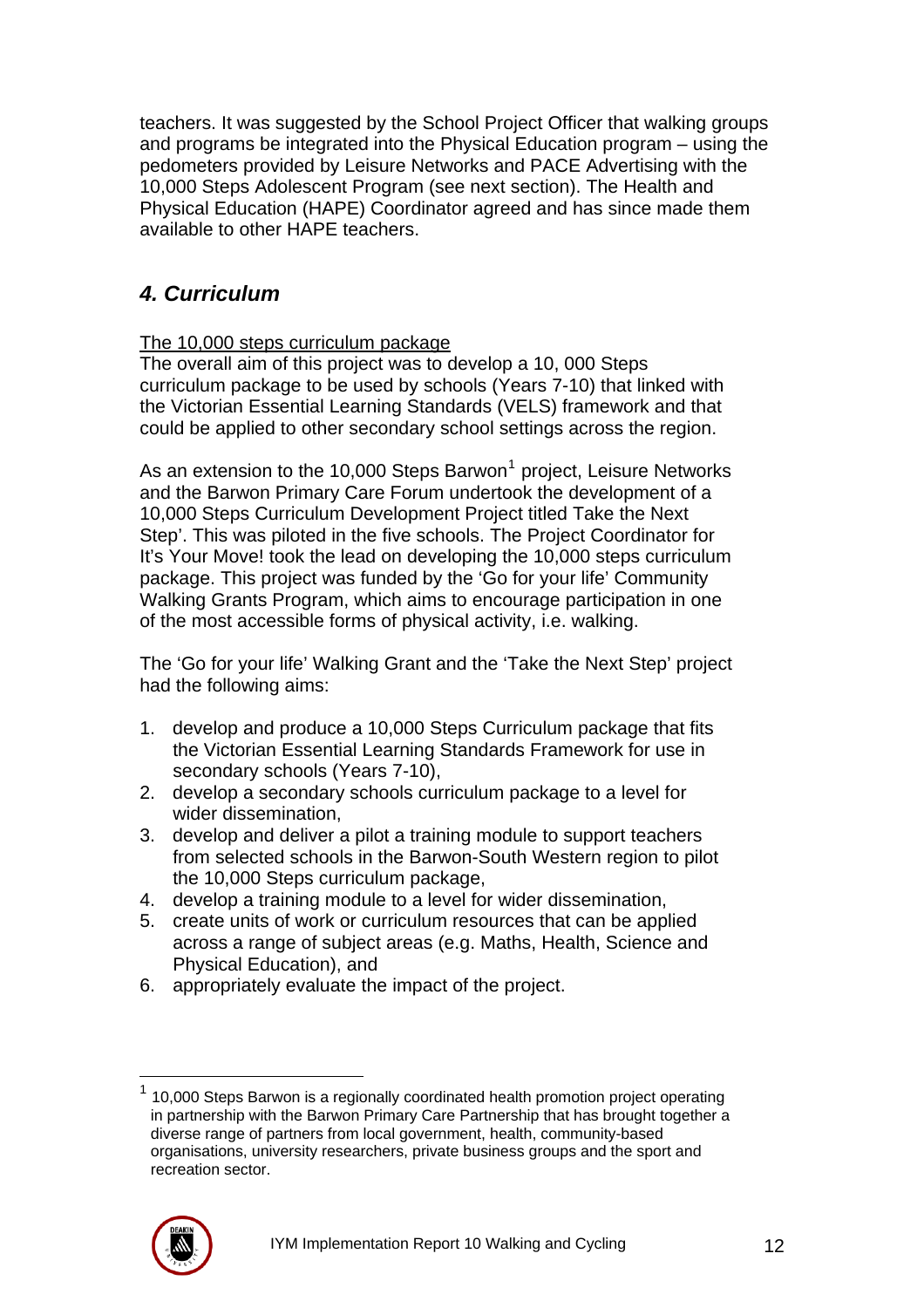The curriculum package contains guidelines for the promotion of physical activity within adolescent settings, including secondary schools. The guidelines provide an integrated curriculum of lessons that promote use of the pedometers; support the implementation of lesson plans; assist in setting up walking groups; and advocate pedometer use in non-school based activities.

The Victorian Curriculum and Assessment Authority provided support and expertise collaborating on the development of the curriculum based resource. They provided feedback on numerous drafts of the resource to ensure that the end product was in line with the Victorian Essential Learning Standards (VELS). This meant the resource could be applied to other secondary school settings across Victoria.

Each of the pilot schools involved in the 'It's Your Move!' project were provided with the necessary resources and tools to implement the curriculum components of the walking project. This included a hard copy of the resource book/lesson plans; two class sets of pedometers; and reproducible materials (including parental permission forms, pedometer tracking sheets, travel logs, lesson plans/sheets).

The resources provide numerous reproducible materials designed to assist in the delivery of different aspects of the activities for each curriculum subject strand. Each activity was structured around a learning based activity which is appropriate to certain subject area/s. Many of the activities required students to utilise their skills and knowledge to design, implement and evaluate their work. Students were also able to conduct individual learning pathways in some of the activities and also utilise group interaction and socialisation in others. This diversity allowed students to identify their own behaviours, understand the pedometer as a measure of change and understand the health outcomes that transpose through physical activity.

By ensuring the schools have ready access to these reproducible materials, and keeping the Take the Next Step project on the *It's Your Move!* agenda, it is feasible to suggest that the project and its benefits will continue in future years within these schools. By integrating walking activities into the school curriculum, it is also anticipated that the project will be sustained in the school based activities.

Further information from the evaluation report written for the Department of Human Services as part of the 10,000 Steps Walking Grants can be obtained through Leisure Networks or the Department of Human Services: Public Health Unit- Walking Programs.